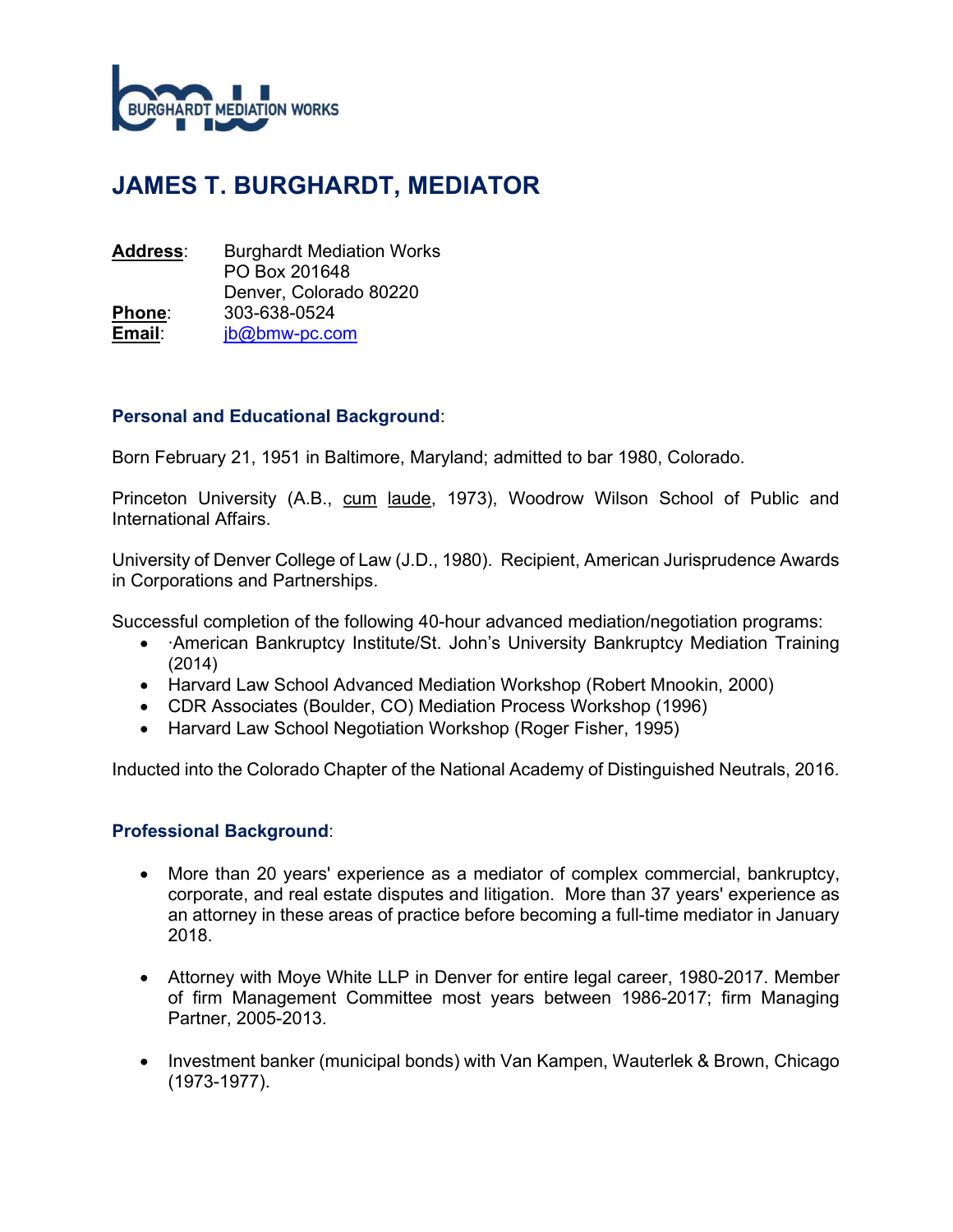## Representative Mediation Engagements

- Mediator of multiple pre-litigation contractual disputes between out-of-state corporate parties to supplies and manufacturing contract worth over \$200 million per year.
- Mediator in Chapter 11 bankruptcy case involving over \$100 million in debt, addressing interrelated disputes between and among debtor and major creditors, including objections to proposed reorganization plan, motion to convert to Chapter 7, contested matters, adversary proceeding to determine nondischargeability of debt including treble damages, and state court lawsuits in two states.
- Mediator of confidential pre-litigation dispute among members of large family-owned entity with significant retail visibility in metropolitan community, regarding ownership, succession, business valuation, personal liability, and related issues.
- Mediator of complex family business/succession probate dispute involving multimillion dollar claims and litigation in two separate court districts; resolved in Zoom session lasting 14 hours.
- Mediator in leveraged buyout (LBO) litigation between bankruptcy trustee and defendants including original owner/seller, purchaser, senior secured lender, and subordinated secured lender, involving more than \$30 million in alleged fraudulent transfers.
- Mediator in out-of-state litigation matter involving large master equipment leasing contract in healthcare industry, including interpretation and enforcement of damages provision and alleged breach of implied covenant of good faith and fair dealing.
- Mediator in two bankruptcy adversary proceedings involving Chapter 11 trustee's claims against former officers, directors, and affiliates of corporate debtors for breach of duties of care, good faith, and loyalty, breach of fiduciary duty, fraudulent conveyances, and unjust enrichment, asserting some \$20 million in damages.
- Mediator between co-owners of closely-held business, one of whom wanted to retire and sell his interest in the business to the other, regarding transition and valuation issues.
- Mediator between bankruptcy trustee and national bank regarding proper allocation of payments to bank (as secured creditor) and bankruptcy estate, from trustee's liquidation of properties titled in Ponzi schemer.
- Mediator in "business divorce" between partners in entities whose primary assets were intellectual property and confidential client information.
- Mediator of confidential pre-litigation dispute between medical partnership and key former employee accused of fraud, embezzlement, and theft of corporate opportunity, with claims exceeding \$4 million.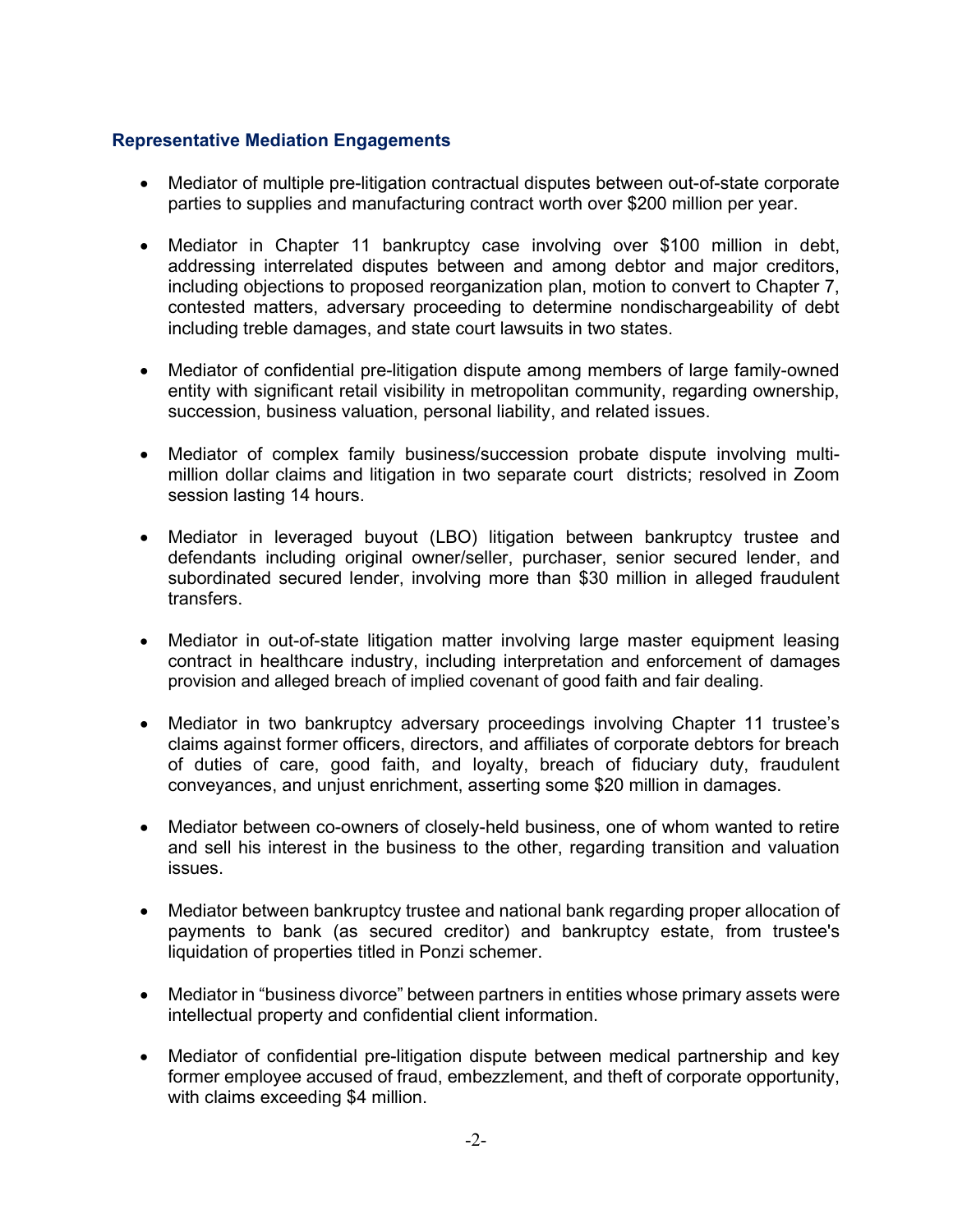- Mediator of disputes in individual Chapter 11 case regarding objection to confirmation of proposed reorganization plan, avoidable transfer litigation, and objection to professional fee application.
- Mediator of dispute between luxury home designer and owner of multimillion-dollar property in mountain resort community regarding value and quality of design services, breach of contract, and unjust enrichment.
- Mediator in individual Chapter 11 bankruptcy case, involving objection to confirmation of proposed reorganization plan, potential motion to convert, potential denial of discharge, and related claims.
- Mediator in pre-litigation dispute between IP provider and large national corporate IP user involving claims and counterclaims for breach of contract and related issues for approximately \$1 million.
- Mediator in state court lawsuit involving fraudulent transfer claims against judgment debtors for over \$1.4 million, potential bankruptcy, and nondischargeability issues.
- Mediator in \$1 million-plus preferential transfer litigation between plan agent for Chapter 11 reorganized debtor and major prepetition supplier.
- Mediator for California "business divorce" between company founder/entrepreneur and key employees wishing to take over the business.
- Mediator in three related adversary proceedings in corporate Chapter 11 case involving large transfer avoidance claims by bankruptcy trustee against three major corporate creditors.
- Mediator in pre-litigation dispute between national lender and real estate developer facing bankruptcy in absence of negotiated solution to \$2.25 million debt.
- Service on panel established by Faculty of Federal Advocates for mediation referral program in the U.S. Bankruptcy Court for the District of Colorado. Some cases handled pro bono for one or both parties, according to program guidelines.

## Honors, Memberships

2019-22: Selected for inclusion in the annual editions of The Best Lawyers in America for Mediation.

2019-21: Selected for inclusion in the annual editions of Super Lawyers for Alternative Dispute Resolution [Super Lawyer designation for the 14<sup>th</sup> time].

2017-18: Selected for inclusion in the  $24<sup>th</sup>$  and  $25<sup>th</sup>$  Editions of The Best Lawyers in America for Bankruptcy and Creditor/Debtor Rights, and Insolvency and Reorganization Law.